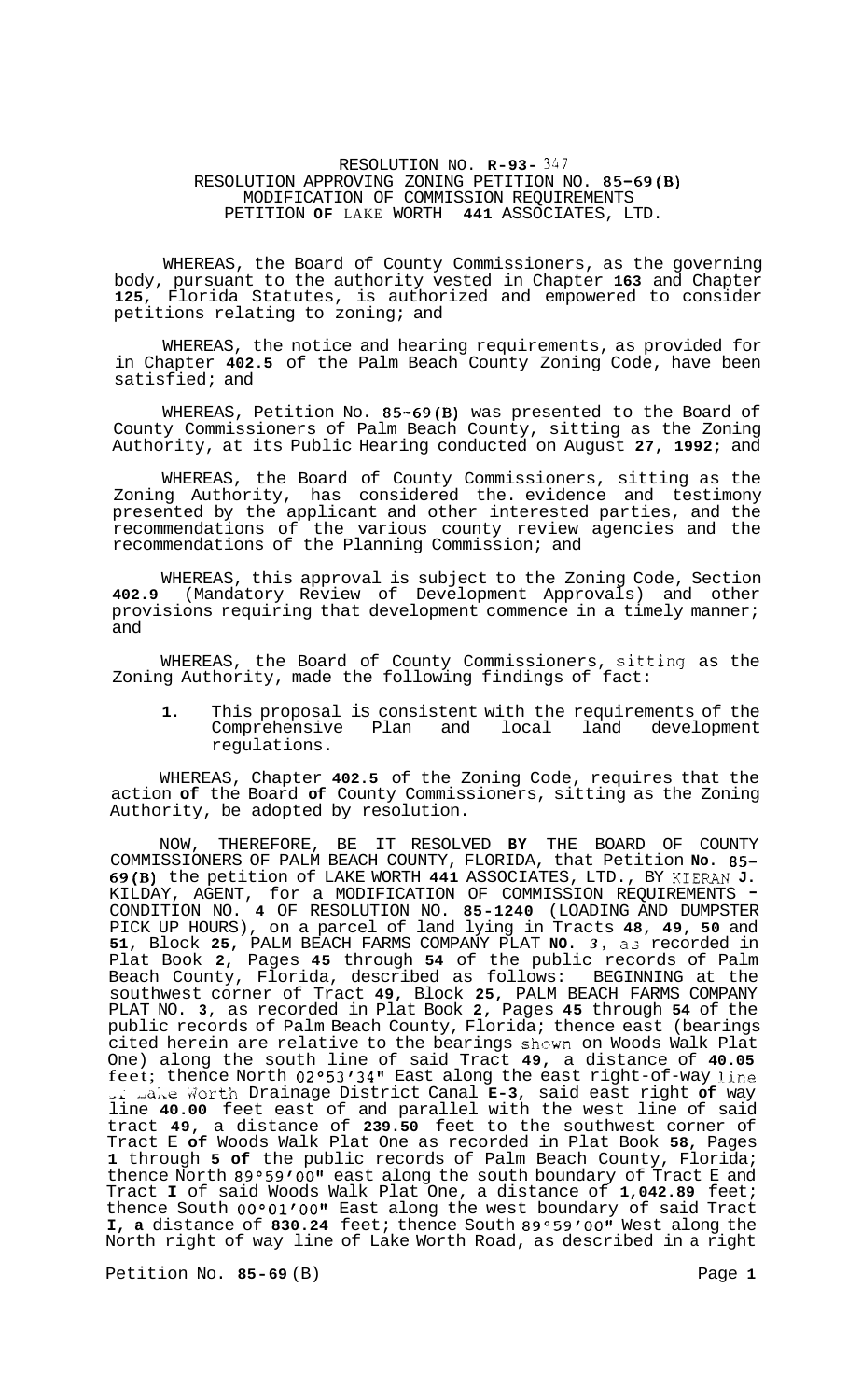of way deed in Official Records **Book 4850,** Page **1103** of said public records, a distance of **286.22** feet; thence North **87°09'15tt** West along said North right of way line as described in said right of way deed, a distance of **400.50** feet; thence South **89°59'0011** West along said north right of way line as described in said right *of*  way deed, a distance **of 437.90** feet; thence North **02°53'3411** East along the west line **of** said Tract **50,** a distance **of 571.80** feet to the POINT **OF** BEGINNING; SUBJECT TO an easement in favor of Lake Worth Drainage District over the west **40.00** feet **of** Tract **50,** Block **25,** located in the N.E Corner **of** Lake Worth Road and US **441 (SR** *7),*  in the CG Zoning District, was approved on August **27, 1992,** as advertised, subject to the following conditions:

## A. ALL PETITIONS

**1.** Condition **No. 1** of Resolution No. **R-89-1449,** Zoning Petition No. **85-69(A),** which currently states:

> !'The developer shall comply with all previous conditions of approval unless expressly modified herein.

Is hereby amended to read:

**!!All** previous conditions **of** approval applicable to the subject property have been consolidated **as**  contained herein. The petitioner shall comply with all previous conditions **of** approval, including original deadlines for Zoning Code Section **402.9**  compliance, as amended, unless expressly modified." (MONITORING)

*2.* Condition No. **2 of** Resolution No. **R-89-1449,** Zoning Petition No. **85-69(A),** which currently states:

> !'The petitioner shall comply with all previous conditions *of* approval unless expressly modified herein.

Is hereby deleted.

# B. BUILDING & SITE DESIGN

- **1.** Prior to site plan certification, the site plan shall be amended to reflect the following:
	- a. **A six** *foot* high solid masonry wall along the north property line with **10-12** foot high canopy trees planted 20 feet on centcr on the inside of the **wall.**
	- b. Enclosed loading areas separated from any nearby residential areas by ten foot high wing walls.
	- c. Typical building, access way, parking stall and loading dimensions.
	- d. In the significant wooded areas and proposed location of areas **of** tree preservation.
	- e. Delineation of "lease and/or out parcels".
	- **f.** The ten foot landscape buffer along the east property line shall be of **75%** capacity. (Previously Condition No. **1 of** Resolution No. R-85-1240, Zoning Petition No. **85-69).** (ZONING)

Petition **No. 85-69(B)** Page **2**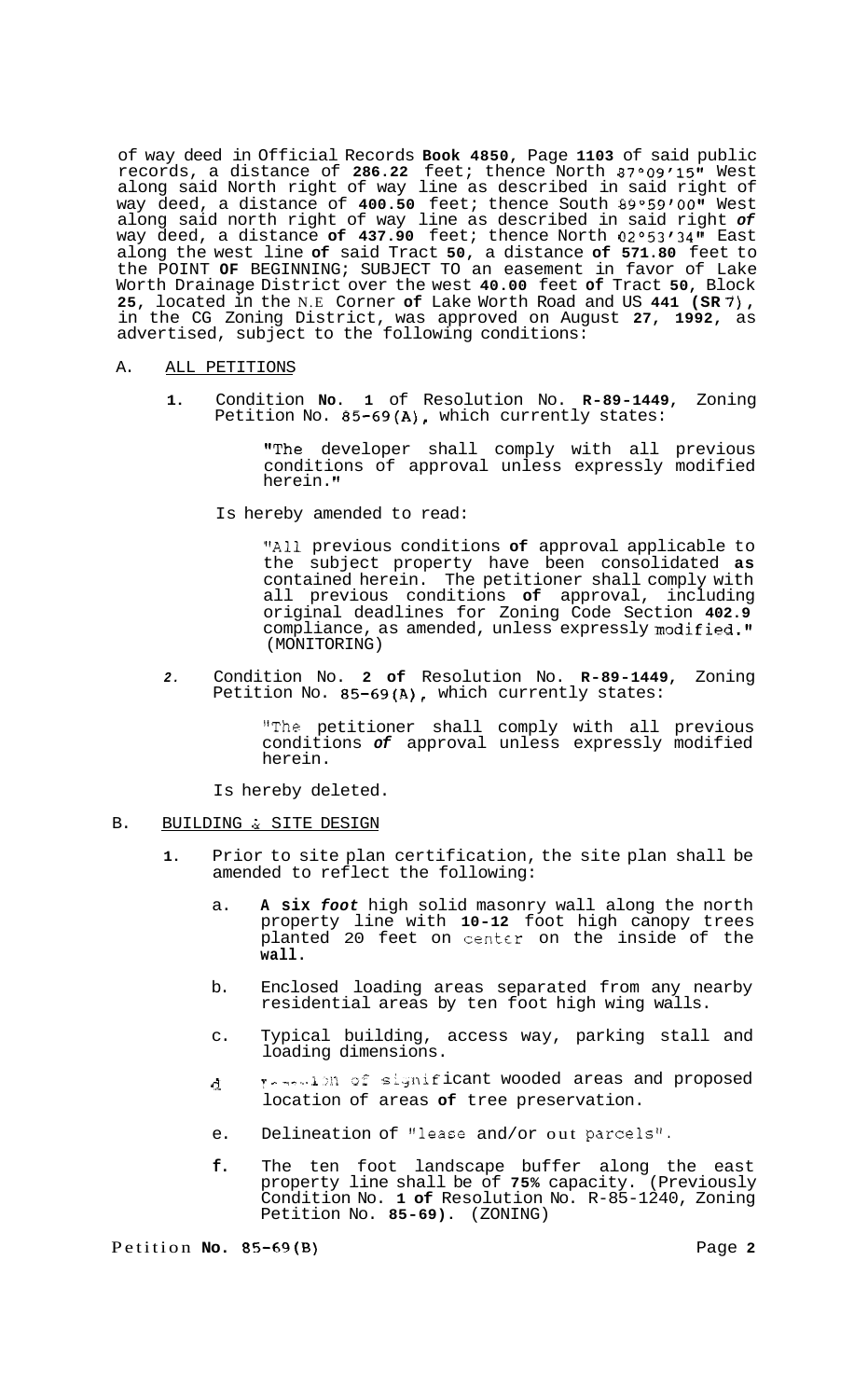- 2. All mechanical and air conditioning equipment shall be roof mounted and screened with parapets or be contained within the enclosed loading and service area. (Previously Condition No. **2 of** Resolution No. R-85-1240, Zoning Petition No. 85-69). (ZONING/BUILDING)
- *3.* The north and east facades of the shopping center shall be given architectural treatment consistent with the front of the center to avoid an incompatible industrial appearance impact upon nearby residential development. (Previously Condition **No.** 3 of Resolution **No.** R-85-1240, Zoning Petition No. 85-69). (ZONING/BUILDING)

## C. ENVIRONMENTAL RESOURCES MANAGEMENT

- 1. Reasonable measures shall be employed during site development to insure that no pollutants from this property shall enter adjacent or nearby surface waters. (Previously Condition No. 24 of Resolution No. R-85-1240, Zoning Petition No. 85-69). (ERM)
- 2. Any fuel or chemical storage tanks shall be installed with protection against leakage or spillage due to corrosion, breakage, structural failure or other means. The design and installation plans will be submitted to the Health Department for approval prior to installation. (Previously Condition No. 25 of Resolution No. R-85-1240, Zoning Petition No. 85-69). (ERM)
- 3. Any toxic or hazardous waste generated at this site shall be properly handled and disposed of in accordance with Chapter 17-30, F.A.C. (Previously Condition No. 26 of Resolution No. R-85-1240, Petition No. 85-69). (ERM)
- 4. The owner of the facility will participate in an oil recycling program which insures proper reuse of disposal of waste oil. (Previously Condition No. 27 of Resolution<br>No. R-85-1240, Zoning Petition No. 85-69) (HEALTH - ERM)
- 5. Condition No. 28 of Resolution No. R-85-1240, Zoning Petition No. 85-69, which currently states:

"The petitioner shall present a notarized Affidavit of Disclosure at the Zoning Authority meeting."

**Is** hereby deleted.

# D. HEALTH

- **1.** Sewer service is available to the property. Therefore, no septic tank shall be permitted on the site. (Previously Condition No. **3** of Resolution **No.** R-89-1449, Zoning Petition No. 85-69(A)). (HEALTH)
- 2. Water service is available to the property. Therefore, no well shall be permitted on the site to provide potable water. (Previously Condition No 4 of Resolution No. R<sup>.</sup><br>89-1449, Zoning Petition No. 85-69(A)) . (HEALTH)

### E. ENGINEERING

**1.** This development shall retain on site the first one inch **of** the stormwater runoff per Palm Beach County Subdivision and Platting Ordinance 73-4, as amended. (Previously Condition No. 9 of Resolution No. R-85-1240, Zoning Petition **No.** 85-69). (ENGINEERING)

Petition **No.** 85-69 **(B)** Page 3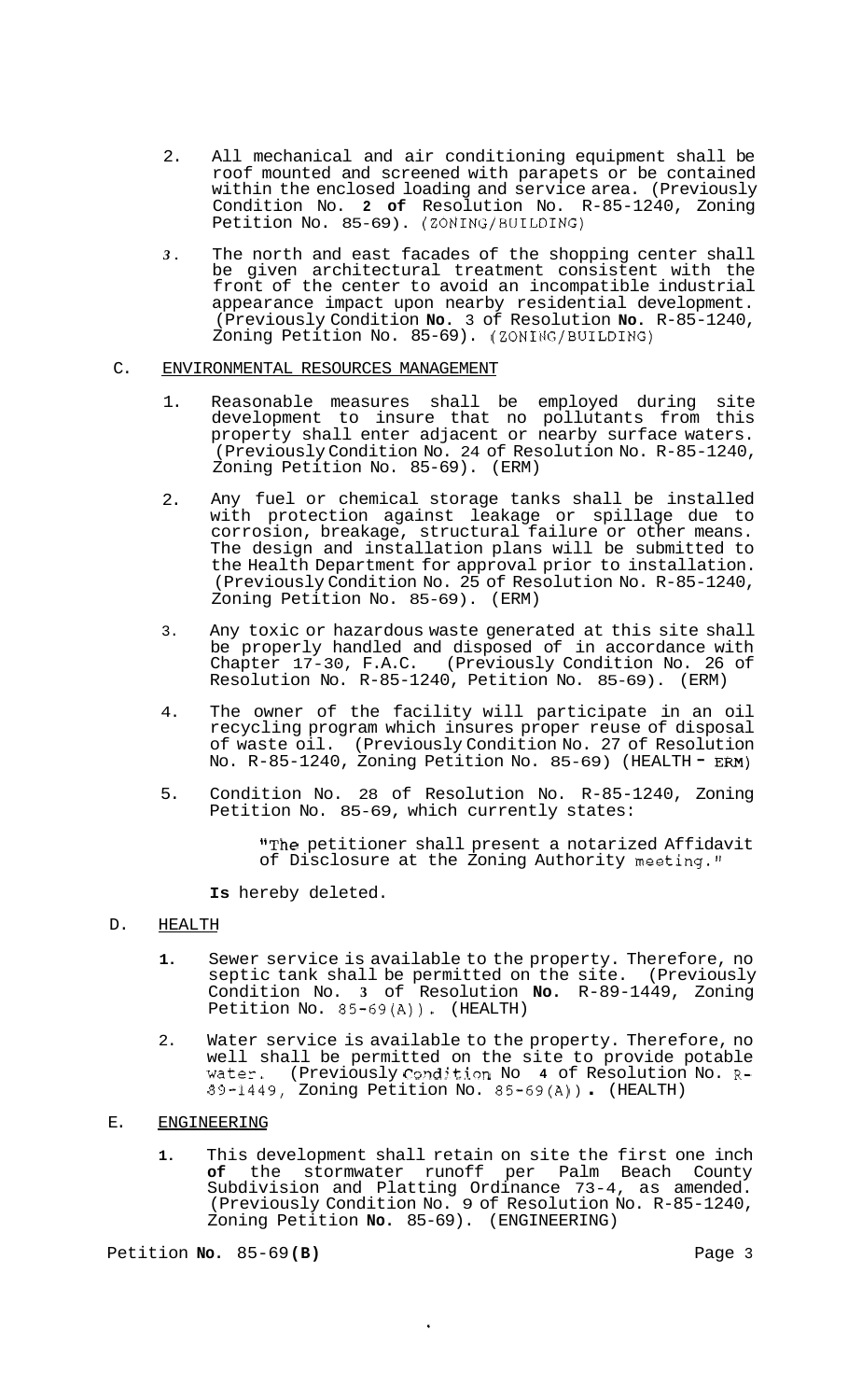- 2. The property owner shall convey for the ultimate right-<br>of-way of:
	- a. Lake Worth Road, 120 feet north of the existing north right-of-way line of the Lake Worth Drainage District L-12 Canal within ninety days of adoption of the Resolution by the Board **of** County Commissioners; conveyance must be accepted by Palm Beach County prior to issuance **of** the first Building Permit.
	- b. The ultimate right-of-way from the subject property, required for the "Special Intersection" at Lake Worth Road and State Road 7, 140 feet north of the existing north right-of-way line **of** the Lake Worth Drainage District L-12 Canal. (Previously Condition No. **10** of Resolution No. R-85-1240, Zoning Petition No. 85-69). (ENGINEERING)
- **3.** The Developer shall construct concurrent with the construction of the project's access road onto:
	- a. The proposed residential road for Petition 85-71, a right turn lane north approach and a left turn lane south approach.
	- b. State Road 7, a left turn lane north approach and right turn lane south approach. (Previously Condition No. 11 of Resolution No. R-85-1240, Zoning Petition No. 85-69). (ENGINEERING)
- **4.** The Property Owner shall provide Palm Beach County with a road drainage easement with sufficient retention/detention capacity through this project's internal lake system to legal positive out fall for the road drainage of Lake Worth Road and State Road 7. This drainage easement shall be subject to all governmental<br>agency requirements. (Previously Condition No. 12 of agency requirements. (Previously Condition No. **12** of Resolution No. R-85-1240, Zoning Petition No. 85-69). (ENGINEERING)
- 5. The Property Owner shall pay a Fair Share Fee in the amount and manner required by the !'Fair Share Contribution for Road Improvements Ordinance" as it presently exists or as it may from time to time be amended. The Fair Share Fee for this project presently is \$324,480. (Previously Condition No. 13 of Resolution No. R-85-1240, Pet. No. 85-69). (IMPACT FEE COORDINATOR)
- *6.* Based on the amount of traffic generated by this development, the Developer has agreed to contribute an additional \$81,120 toward Palm Beach County's existing Roadway Improvement Program. These total funds (\$405,600) are to be paid prior to the issuance of the first building permit. Credit for the impact fee shall be given toward the work performed in Conditions Number 20 and 21.

If the Fair Share Contribution for Road Improvements Ordinance is amended to increase the Fair Share Fee, this additional amount \$81,120 shall be credited toward the increased Fair Share Fee. (Previously Condition No. **14**  of Resolution No. R-85-1240, Zoning Petition No. 85-69). (IMPACT FEE COORDINATOR)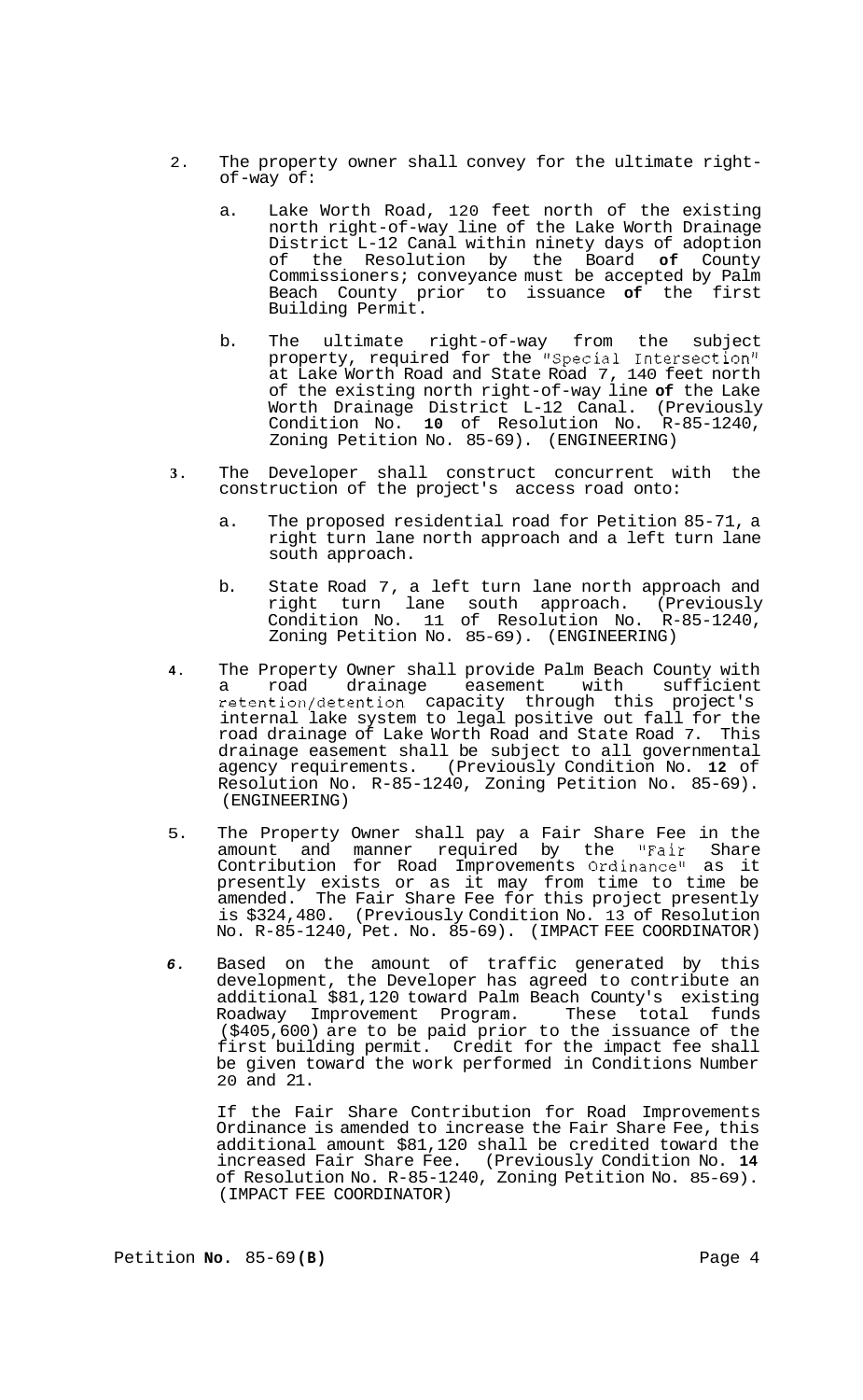- *7.*  The Property Owner shall obtain an on site Drainage Permit from the Palm Beach County Engineering Department Permit section prior to the issuance of a Building Permit. (Previously Condition No. 15 of Resolution No. R-85-1240, Zoning Petition No. 85-69). (ENGINEERING)
- 8. The Property Owner shall obtain a Turnout Permit from the Florida Department of Transportation for access onto State Road 7. (Previously Condition No. 16 of Resolution No. R-85-1240, Zoning Petition No. 85-69). (ENGINEERING)
- 9. The Property Owner shall participate in the Construction **of** State Road 7 and Lake Worth Road by Petition 84-98 by constructing as a **4** lane median Divided Section:
	- a. State Road 7 from a point 400 feet north of Lake Worth Road (Northern terminus of construction by Petition 84-98), north to a Point 200 feet north of the proposed project entrance plus the appropriate transitions.
	- b. Lake Worth Road from a point 400 feet east of State Road (East terminus of construction of Petition 84- 98 east to the projects entrance road onto Lake Worth Road plus the appropriate tapers. (Previously Condition No. 17 of Resolution No. R-85-1240, Zoning Petition No. 85-69). (ENGINEERING)
- 10. The Property Owner shall provide the Construction Plans for Lake Worth Road and State Road 7 per the above requirements. These Construction Plans shall be per the Florida DOT and the County Engineers approval based upon Palm Beach County's minimum Construction Plan standards as they presently exist **or** as they may from time to time be amended.

These Construction Plans shall be completed concurrent with the Construction Plans which will be submitted with Petition **No.** 84-98. (Previously Condition No. 18 of Resolution No. R-85-1240, Zoning Petition No. 85-69). (ENGINEERING)

11. The property Owner shall provide Palm Beach County with all associated Right-of-way Documents, including but not limited to, surveys, property owner's maps, legal descriptions for acquisition, parcelled Right-of-way maps, required for the acquisition of Right-of-way for both State Road 7 and Lake Worth Road per the above requirements. The Developer shall enter into an agreement with Palm Beach County's Land Acquisition Section for all required appraisals prior to August 1, 1985; for which this Petition shall provide all necessary funds .

NOTE: It is the intent that all plans, R/W Acquisitions and construction **of** State Road 7 and Lake Worth Road shall be let as one Contract with the Developer **of** Petition 84-98. Credit for the impact fee SHALL NOT be given for any work performed under this condition. (Previously Condition No. 19 of Resolution No. R-85-1240, Zoning Petition No. 85-69). (ENGINEERING)

12. The Developer shall provide the Construction Plans for Lake Worth Road a 4 lane median divided section expandable to six lanes, from the property entrance road east to a point 100 feet west of the Florida Turnpike

Petition No. 85-69(B) **Page 5 Page 5**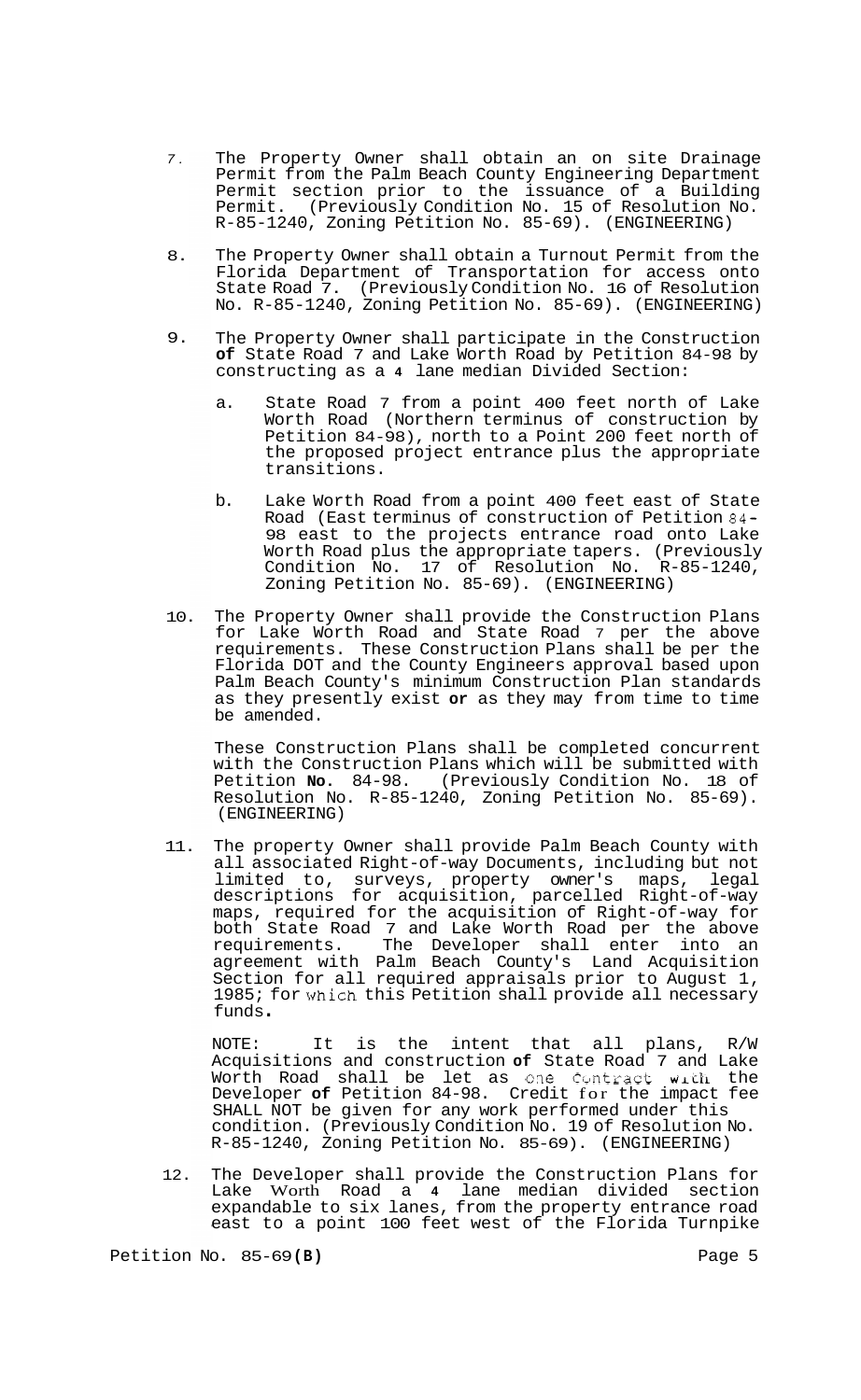plus any appropriate tapers. These Construction Plans shall be per the Florida DOT and the County Engineers Approval based upon Palm Beach County's minimum Construction Plan standards as they presently exist or as they may from time to time be amended.

These Construction Plans shall be completed prior to December 31, 1986 or prior to the issuance of Building Permit whichever shall occur first. (Previously Condition No. 20 of Resolution No. R-85-1240, Zoning Petition **No.** 85-69). **(MONITORING/Building-Engineering)** 

- 13. The Developer shall provide Palm Beach County with all associated Right-of-way Documents, including but not limited to, surveys, property owner's maps, legal descriptions for acquisition, parcelled Right-of-way maps, required for the acquisition of Right-of-way for Lake Worth Road from the projects entrance road east to a point 100 feet west of the Florida Turnpike plus any appropriate tapers. The Developer shall enter into an agreement with Palm Beach County's Land Acquisition for all required appraisals prior to August 1, 1985; for which this Petitioner shall provide all necessary funds. (Previously Condition No. 21 of Resolution **No.** R-85-1240, Zoning Petition **No.** 85-69). (MONITORING-Engineering)
- 14. The petitioner shall convey to the Lake Worth Drainage District the West 40 feet of Tract 50, Block 25, Palm Beach Farms Company Plat **No.** 3, for the required right- of-way for Equalizing Canal **No.** 1, by quit claim deed or an easement deed in the form provided by said district within ninety (90) days of adoption of the resolution by the Board of County Commissioners. (Previously Condition No. 22 **of** Resolution No. R-85-1240, Zoning Petition **No.**  85-69). **(MONITORING-LWDD/Engineering)**
- 15. Surety required for all off-site improvements shall be posted prior to the issuance **of** a building permit or within 180 days **of** Special Exception approval, whichever shall first occur. (Previously Condition No. 29 of Resolution No. R-85-1240, Zoning Petition No. 85-69). **(MONITORING/BUILDING-Engineering)**
- 16. In order to comply with the Mandatory Traffic Performance Standards the property owner shall be limited to 106,000 square feet of commercial area until Lake Worth Road has been widened to a 4-lane median divided section under the Florida Turnpike. (Previously Condition No. **30 of**  Resolution No. R-85-1240, Zoning Petition **No.** 85-69). (BUILDING-Engineering)
- 17. The petitioner shall provide an eight foot concrete bicycle path along the project's Lake Worth Road and S.R. 7 frontages. (Previously Condition No. 31 of Resolution **No.** R-85-1240, Zoning Petition No. 85-69). (ENGINEERING)
- $\gamma$  The developer shall contribute an additional \$50,000 to be used toward meeting the cost of the State Road 7 and Lake Worth Road intersection improvements. These funds will be paid as follows:
	- a. The amount of \$25,000 to be paid at the time **of**  building permit issuance **of** Phase I (1 to 85,000 square feet); and,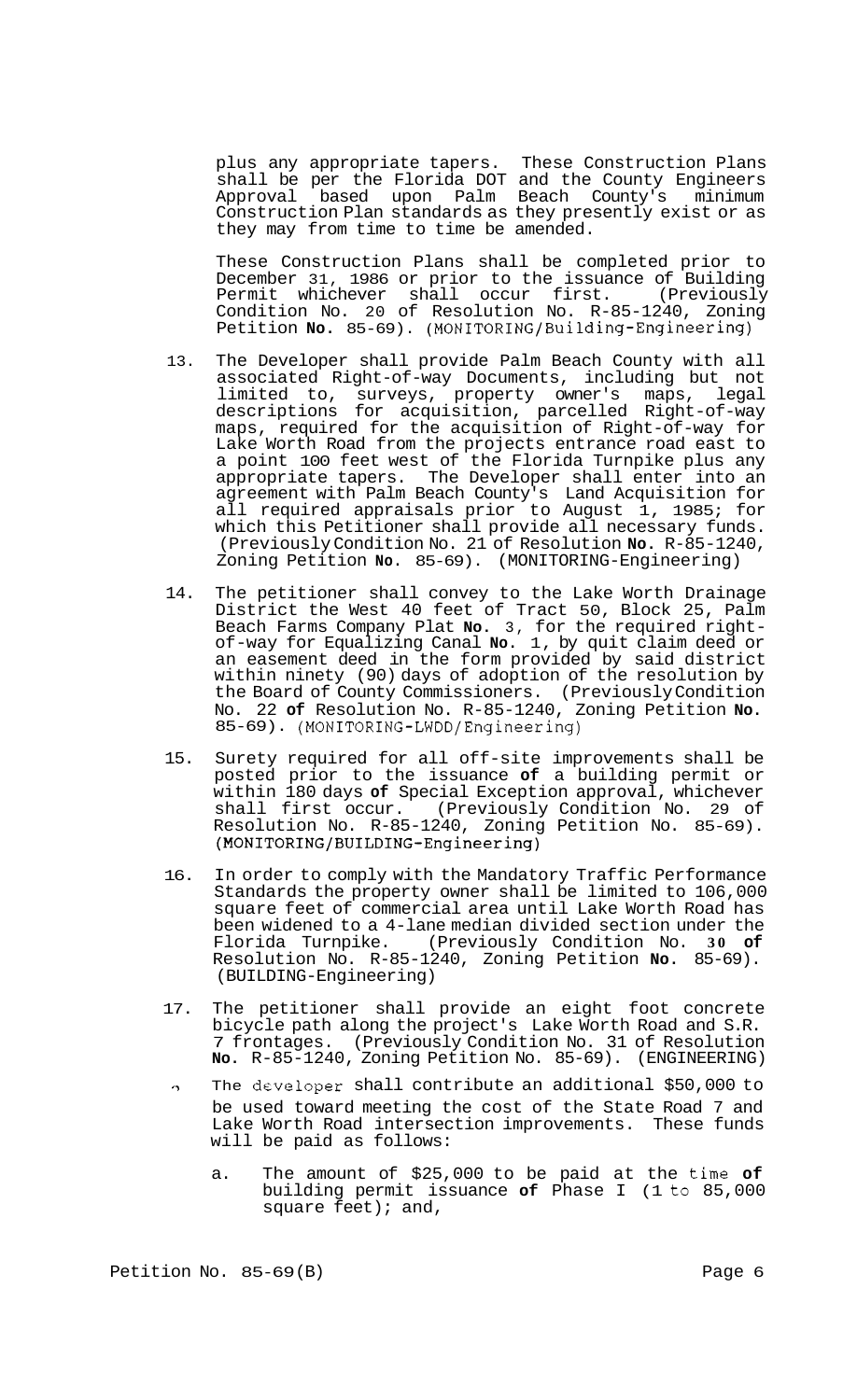b. The amount of \$25,000 to be paid at the time of building permit issuance of Phase I1 (85,001 square feet to total square feet). (Previously Condition No. 5 **of** Resolution No. R-89-1449, Zoning Petition NO. 85-69(A)). (ENGINEERING)

### F. MODIFICATION

**1.** Condition No. 4 of Resolution No. R-85-1240, Zoning Petition No. 85-69, which currently states:

> "No stock loading or dumpster pickup will be permitted between the hours of 8: 00 p.m. and 8:OO a.m. Access points shall be such that the removal vehicle need not make unnecessary turning or backing movements.

Is hereby amended to read as follows:

"No stock loading or delivery shall be permitted between the hours of 8:30 p.m. and 8:OO a.m., with the exception of the supermarket grocery store only. For the supermarket grocery store only no stock loading or delivery shall be permitted between the hours of 8:OO p.m. and *7:OO* a.m. Monday through Friday and between the hours of 8:OO p.m. and 8:OO a.m. on Saturday and Sunday. Dumpster pickup shall be limited to 8:OO a.m. to 8:OO p.m. for all uses. Access points shall be such that the removal vehicle need not make unnecessary turning or backing movements." (CODE ENFORCEMENT)

#### *G.*  **USE**

- 1. No storage or placement of any materials, refuse, equipment or accumulated debris shall be permitted in the rear **of** the shopping center. (Previously Condition No. 5 **of** Resolution **No.** R-85-1240, Zoning Petition No. 85- 69) . (CODE ENFORCEMENT)
- 2. No parking of any vehicles shall be permitted along the rear of the shopping center except in designated spaces or unloading areas. (Previously Condition No. 6 **of**  Resolution No. R-85-1240, Zoning Petition No. 85-69). (CODE ENFORCEMENT)
- 3. Security lighting shall be directed away from nearby residences. (Previously Condition No. 7 of Resolution **NO.** R-85-1240, Zoning Petition No. 85-69). (CODE ENFORCEMENT)
- **4.** Condition No. 23 of Resolution No. R-85-1240, Zoning Petition No. 85-69, which states:

"Reasonable precautions shall be exercised during site development to insure that unconfined **par** Licaiates (dust particles) from this property do not become a nuisance to neighboring properties."

Is hereby deleted. (Reason - Code Requirement)

## **H.** VEGETATION PRESERVATION

1. The developer shall preserve existing significant vegetation wherever possible and shall incorporate said vegetation into the project design. Appropriate measures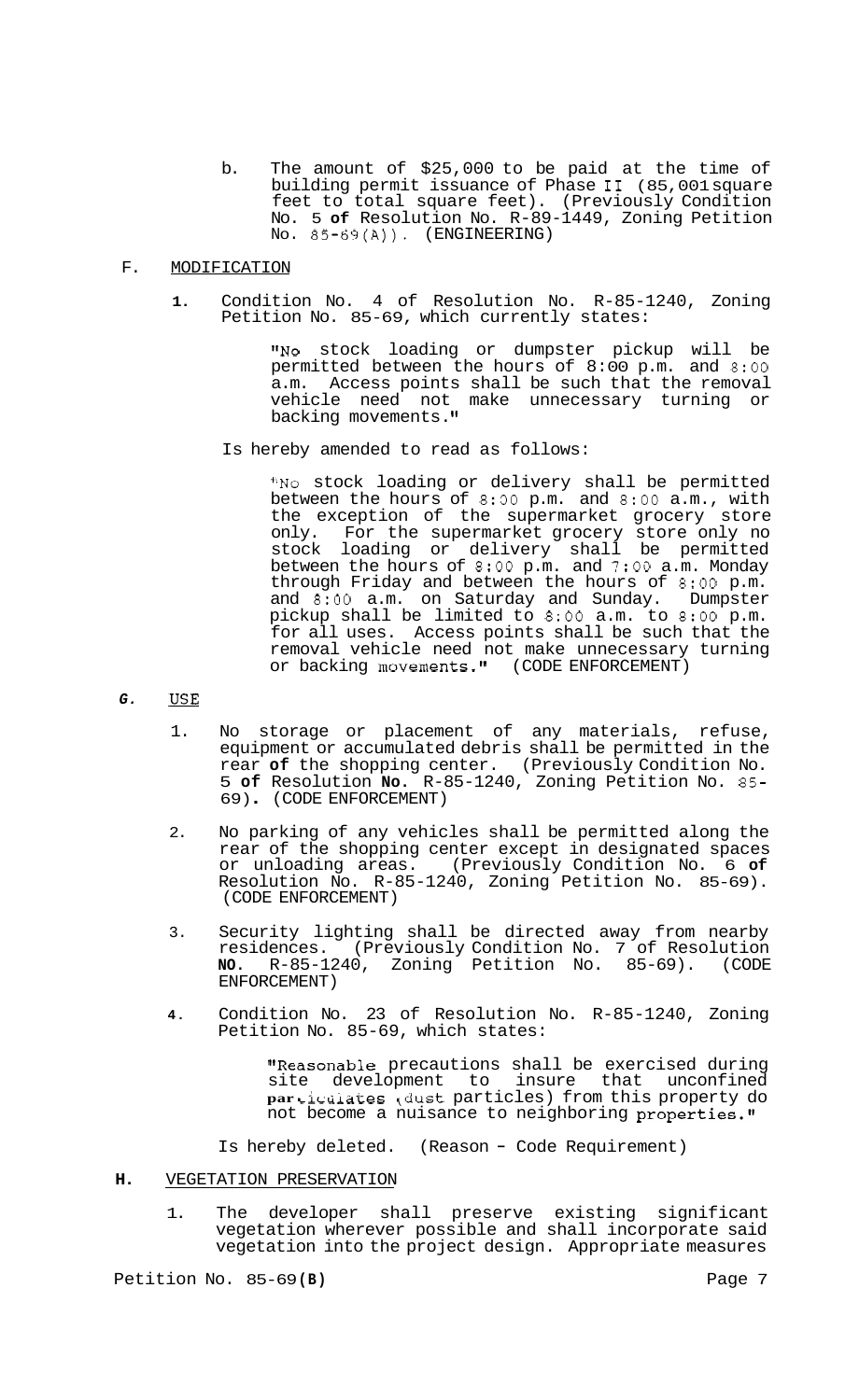shall also be taken to protect these preservation areas during site clearing and construction. Preserved areas of vegetation along the interior and perimeter of the site shall be credited toward meeting interior and<br>perimeter landscaping requirements respectively. perimeter landscaping requirements respectively. (Previously Condition No. 8 of Resolution No. R-85-1240, Zoning Petition No. 85-69). (ZONING)

# **I.** COMPLIANCE

1. Condition No. *6* of Resolution No. R-89-1449, Zoning Petition No. 85-69(A), which currently states:

"Failure to comply with any conditions of approval may result in the denial or revocation of a building permit; the issuance of a stop work order; the denial of a Certificate of Occupancy on any building or structure; or the denial or revocation of any permit or approval for any developer-owner, commercial-owner, lessee, or user of the subject property. Appeals from such action may be taken to the Palm Beach County Board **of** Adjustment or as otherwise provided in the Palm Beach County Zoning Code.

**Is** hereby amended to read as follows:

"As provided in Zoning Code Sections 400.2 and 402.6, failure to comply with any of these conditions of approval at any time may result in one or more of the following:

- a. The denial or suspension of a building permit or certificate of occupancy and use; the issuance of a stop work order; the denial or suspension of any permit or approval for any developer, owner, contractor, agent, tenant, lessee, or user of the subject property;
- b. The revocation of any special exception and any zoning which was approved concurrently with the Special Exception as well as any previously granted certifications of concurrency or exemptions therefrom;
- C. Rezoning of the property;
- d. The addition or modification of conditions, including a requirement that the development conform with updated standards of devslopment applicable at the time of the finding of non- compliance;
- e. Citation of the property owner for violation of the Zoning Code." (MONITORING)
- **2.** Appeals **of** any departmental-administrative actions hereunder may be taken to the Palm Beach County Board **of**  Adjustment or as otherwise provided in the Palm Beach County Zoning Code. Appeals of any revocation of special exception, rezoning, or other actions based on a Board **of**  County Commissioners decision, shall be by petition for Writ **Of** certiorari to the Fifteenth Judicial Circuit. (MONITORING)